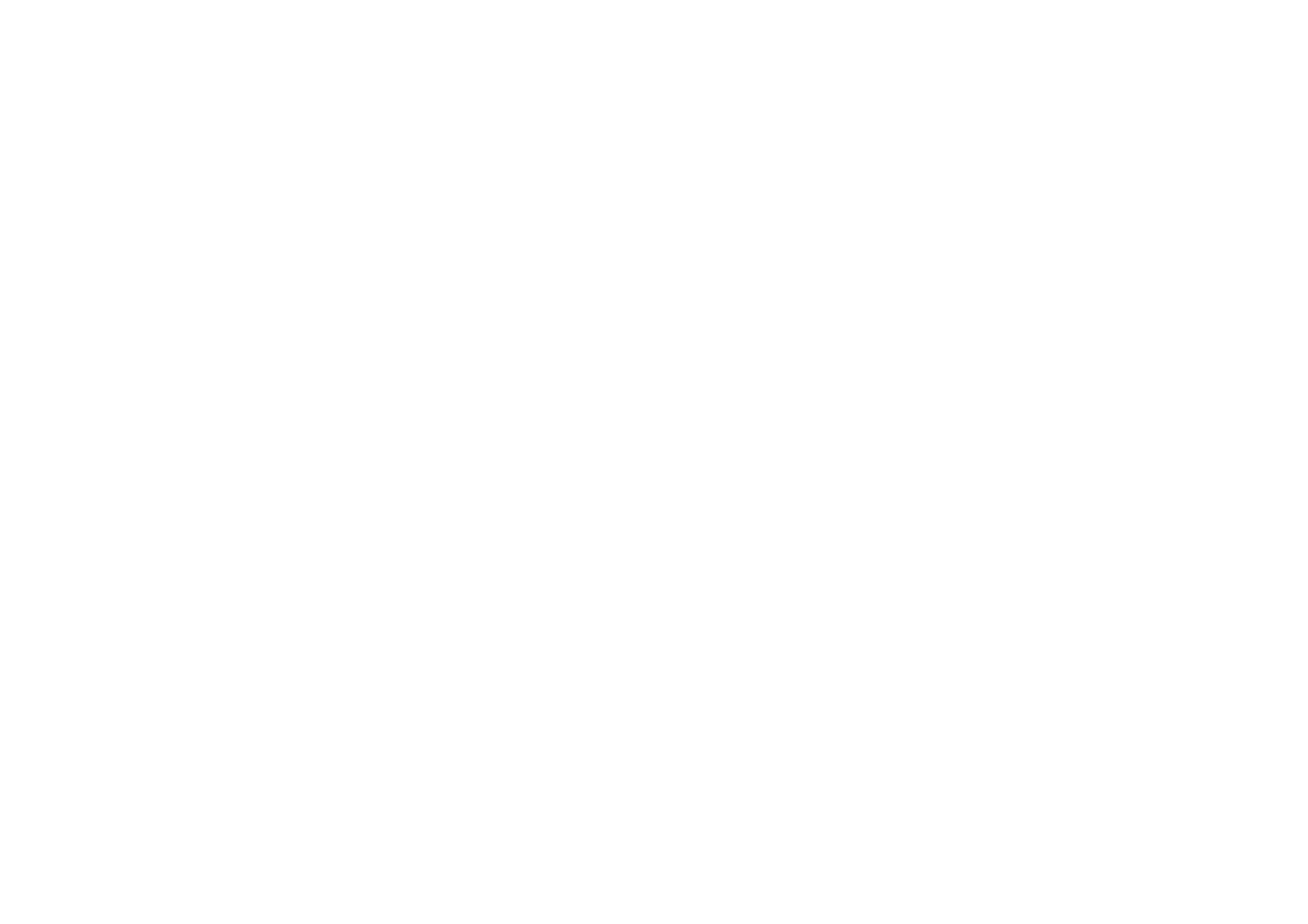*Per a la Laia Masramon i en Cristoph Richter, en agraïment per un concert memorable a Barcelona. Para Laia Masramon y Cristoph Richter, como agradecimiento por su memorable concierto en Barcelona. For Laia Masramon and Cristoph Richter, with gratitude for their concert in Barcelona.*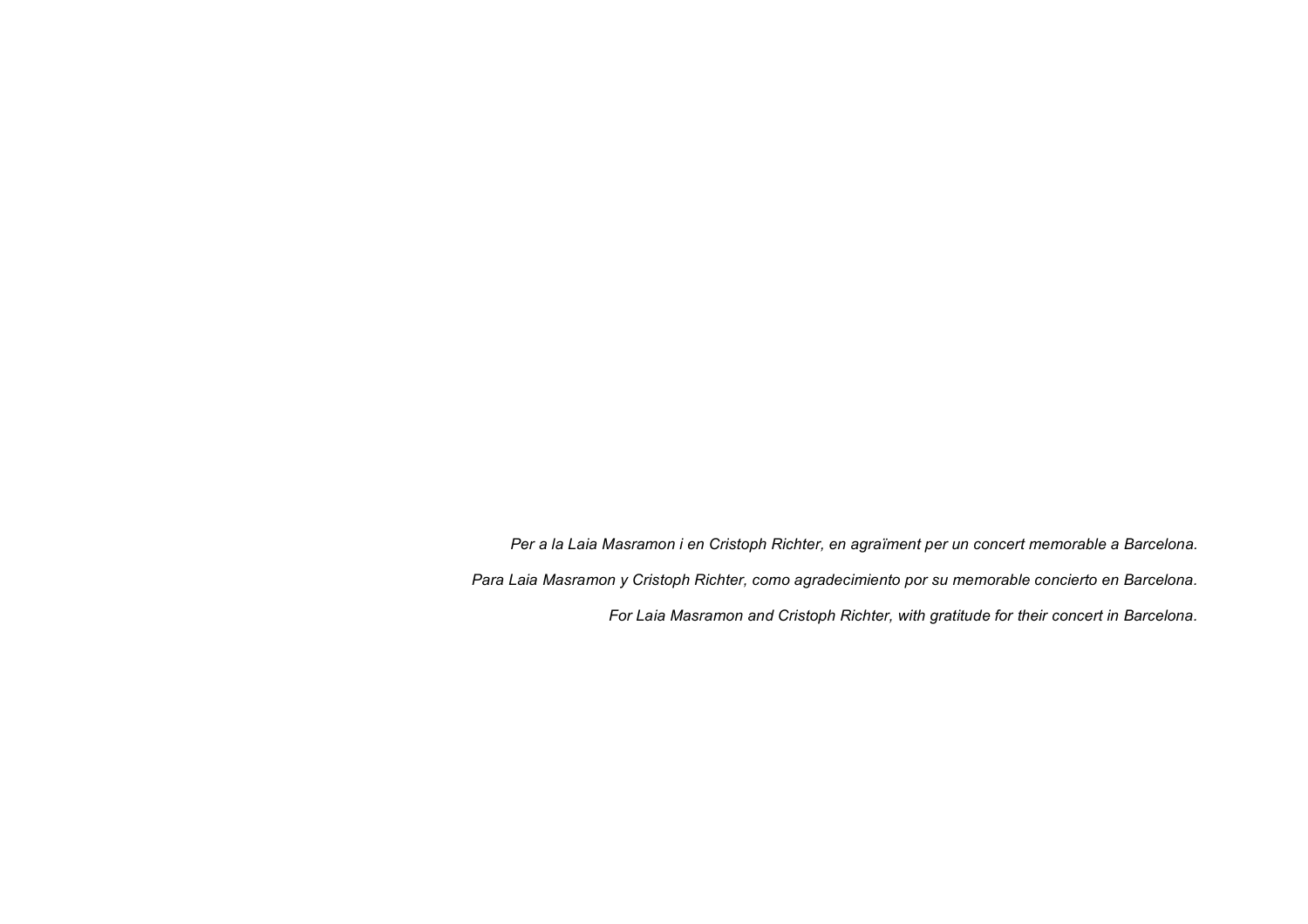*Nozarashi o Kokoro ni kaze no Shimu mi kana*

Sense sostre ni recer, el vent em penetra l'ànima.

A la intemperie, se va infiltrando el viento hasta mi alma.

Coolness: Slowly, the wind is reaching my soul.

*Suzushisa ia Kane o janaruru Kane no koe*

Frescor pertot. Fuig de la campana la campanada.

Todo frescor. Huye de la campana la campanada.

Freshness. The bell sound escaping from the bell.

BASHÒ BUSON BUSON RANNA

*Nagaregi no yoru kata yasashi aki no kaze*

Ventijol de tardor: la fusta a la deriva s'atura dolçament a la riba.

Brisa de otoño: madera a la deriva que vara suavemente en la ribera.

Autumn breeze; driftwood landing lightly on the bank.

Nota de programa:

Aquesta obra sorgeix a partir de la imatge poètica suggerida per tres *haikus* de Bashô, Buson i Kanna, respectivament. La música, igual que els poemes japonesos a què fa referència, pretén recrear aquest món concentrat i essencial, de gran refinament tècnic i, sobretot, d'enorme poder evocador. L'obra va ser estrenada l'any 2009 en el *Festival de músiques religioses i del món* de Girona.

Nota de programa:

Esta composición nace a partir de la imagen sugerida por tres *haikus* de Bashô, Buson i Kanna, respectivamente. La música, de la misma forma que lo llevan a cabo los breves poemas japoneses, pretende recrear este universo concentrado y esencial, de gran refinamiento técnico y, por encima de todo, de enorme capacidad evocadora.

Program note:

This three little pieces are based on the three *haikus* by Bashô, Buson and Kanna written above. The music, following the japanese poems and also linked to the extremely inspiring pictures of *Ukiyo-e*, is trying to recreate the essence of this subtle and evocative world. The composition was premiered in Girona cathedral during the *Religious and World Music Festival* (2009).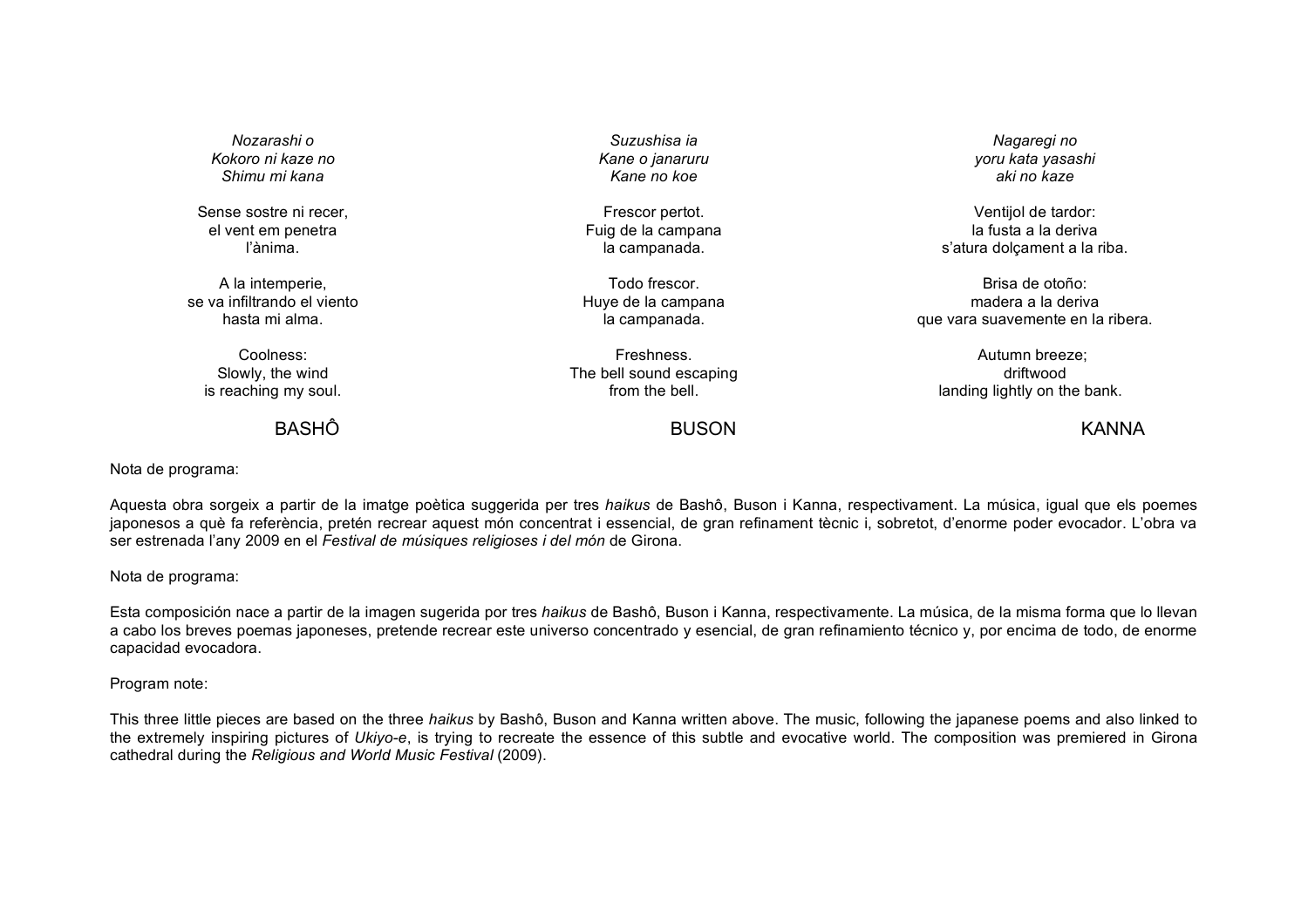Performance notes:

Cello:



- Change gradually: change very gradually from one sound or way of playing to another.



- Tremolo between harmonics: produced by rapidly alternating both harmonics with two different fingers (or by keeping one finger on the low harmonic while playing quickly, on and off, the high harmonic with another finger). The result should be a fast unstable sound.



- Tremolo between real note and harmonic: produced by rapidly alternating the finger preassure between normal and light. The result should be a quick alternation of normal and harmonic sound.



- Bow pressure: add bow pressure to produce a distorted sound, in which audible pitch is totally replaced by noise, then back to tone again.

## Piano:



-Damped: Press the string very lightly with the right hand to obtain the selected harmonic, while playing the key with the left hand. The sounding result should be a mixture of fundamental and harmonic.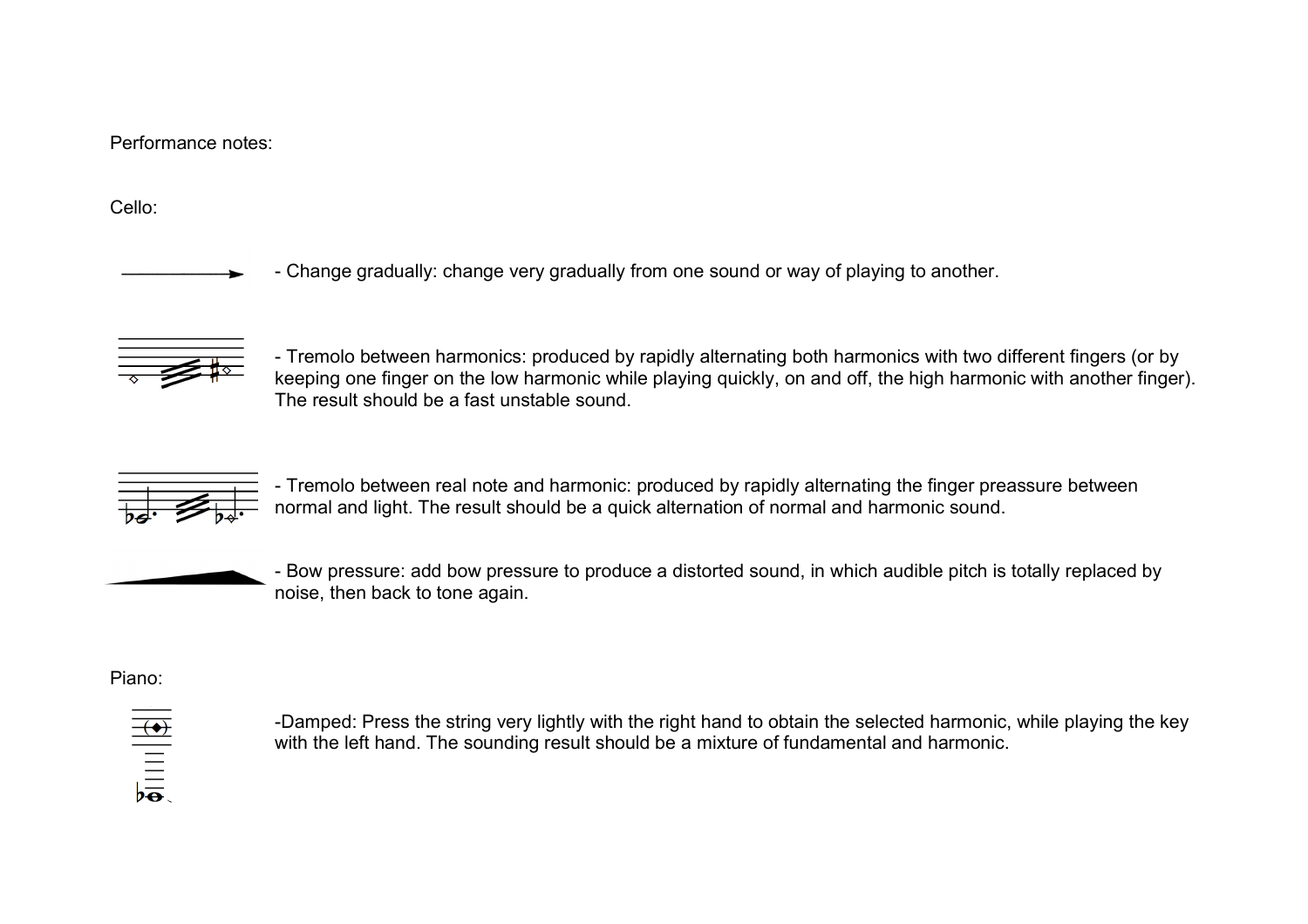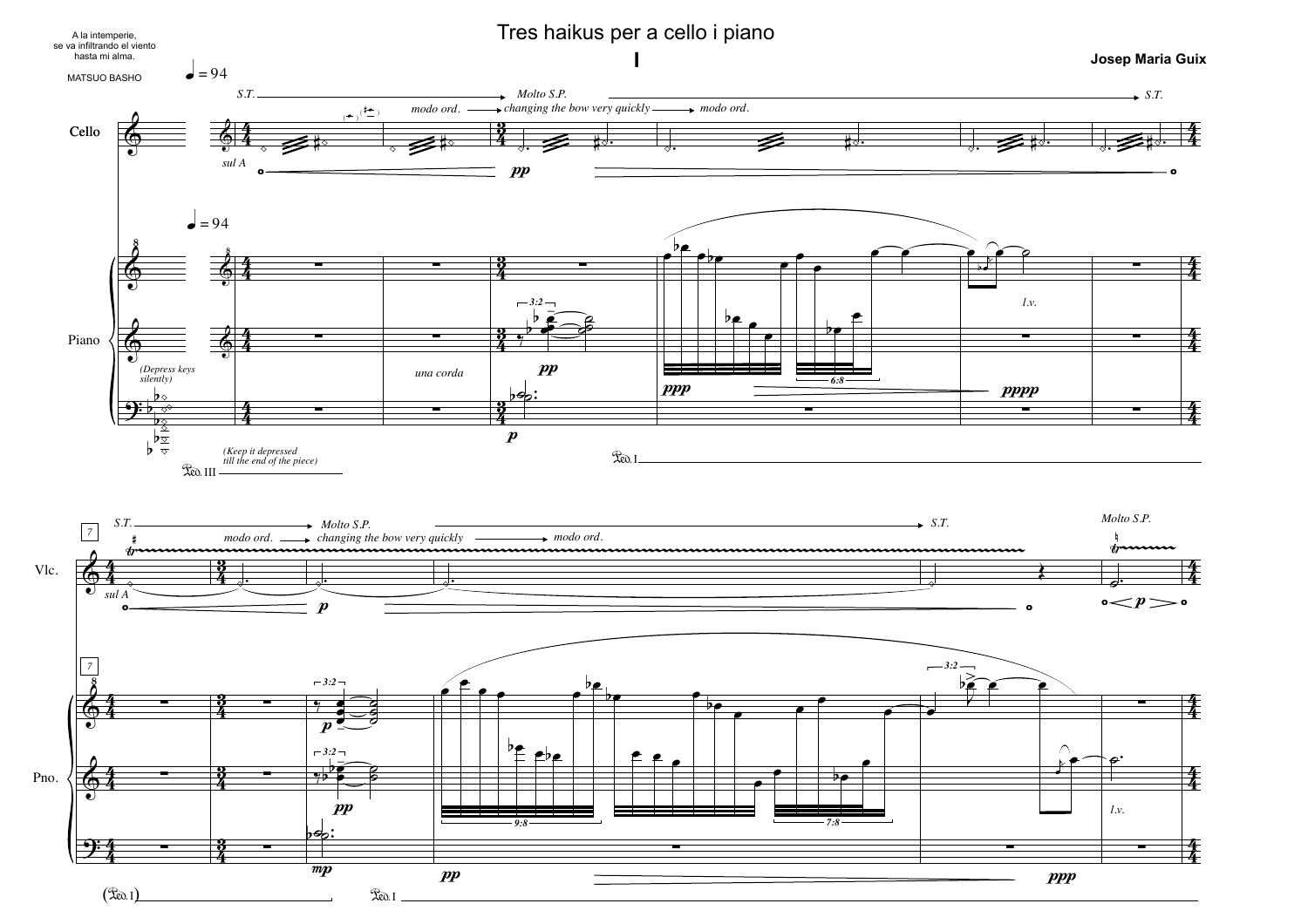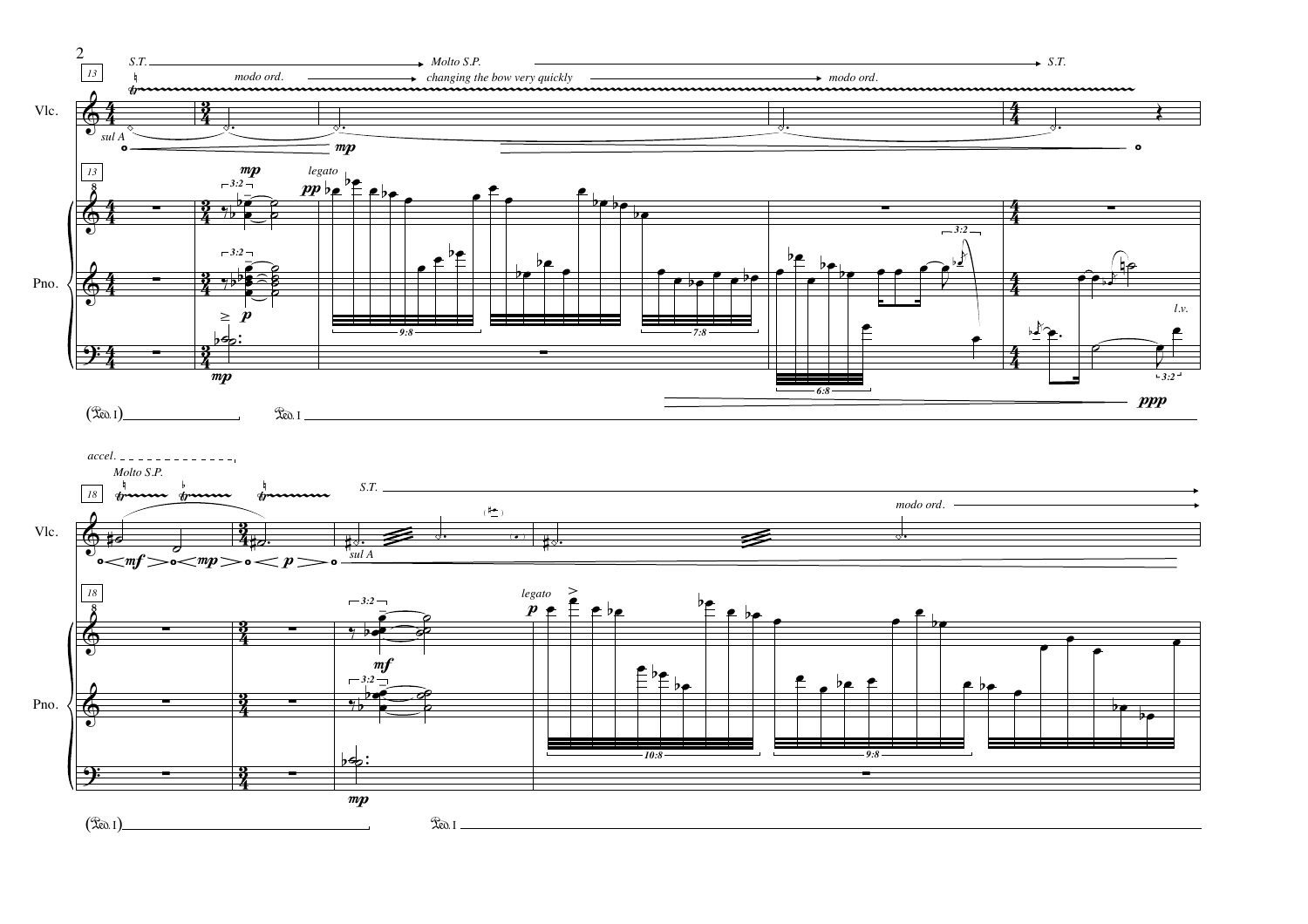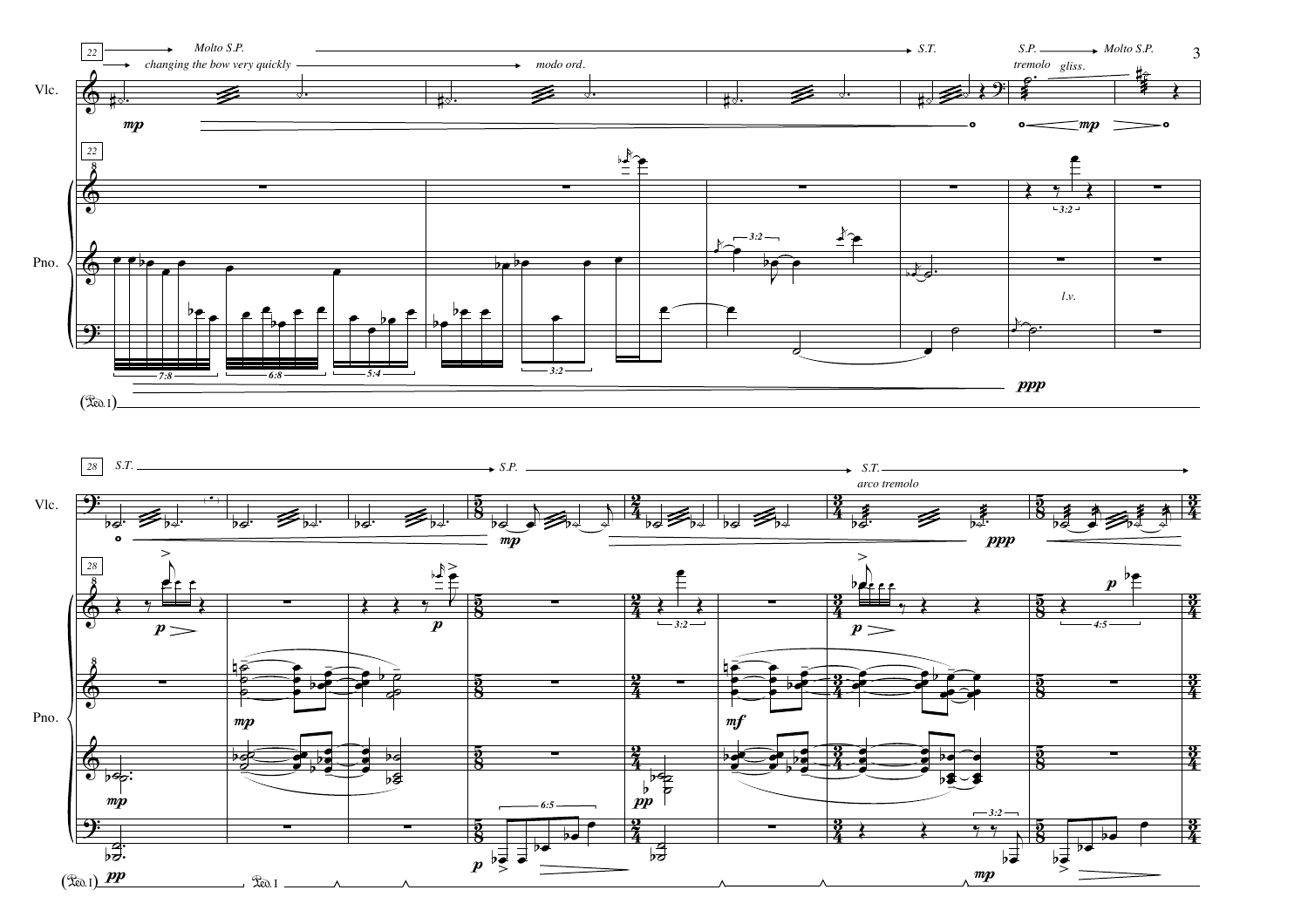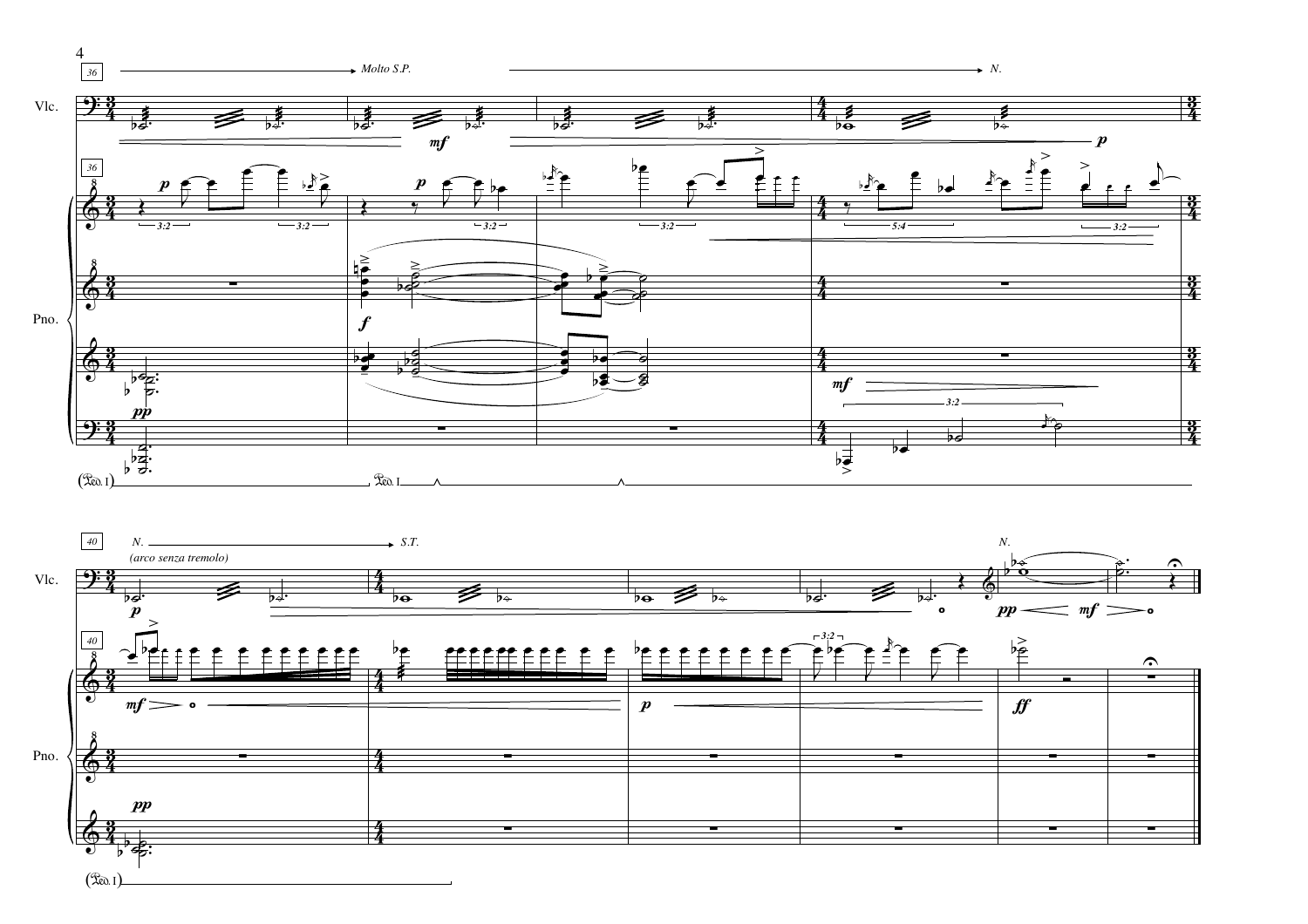Todo frescor. Huye de la campana la campanada.



 $\mathbf{II}$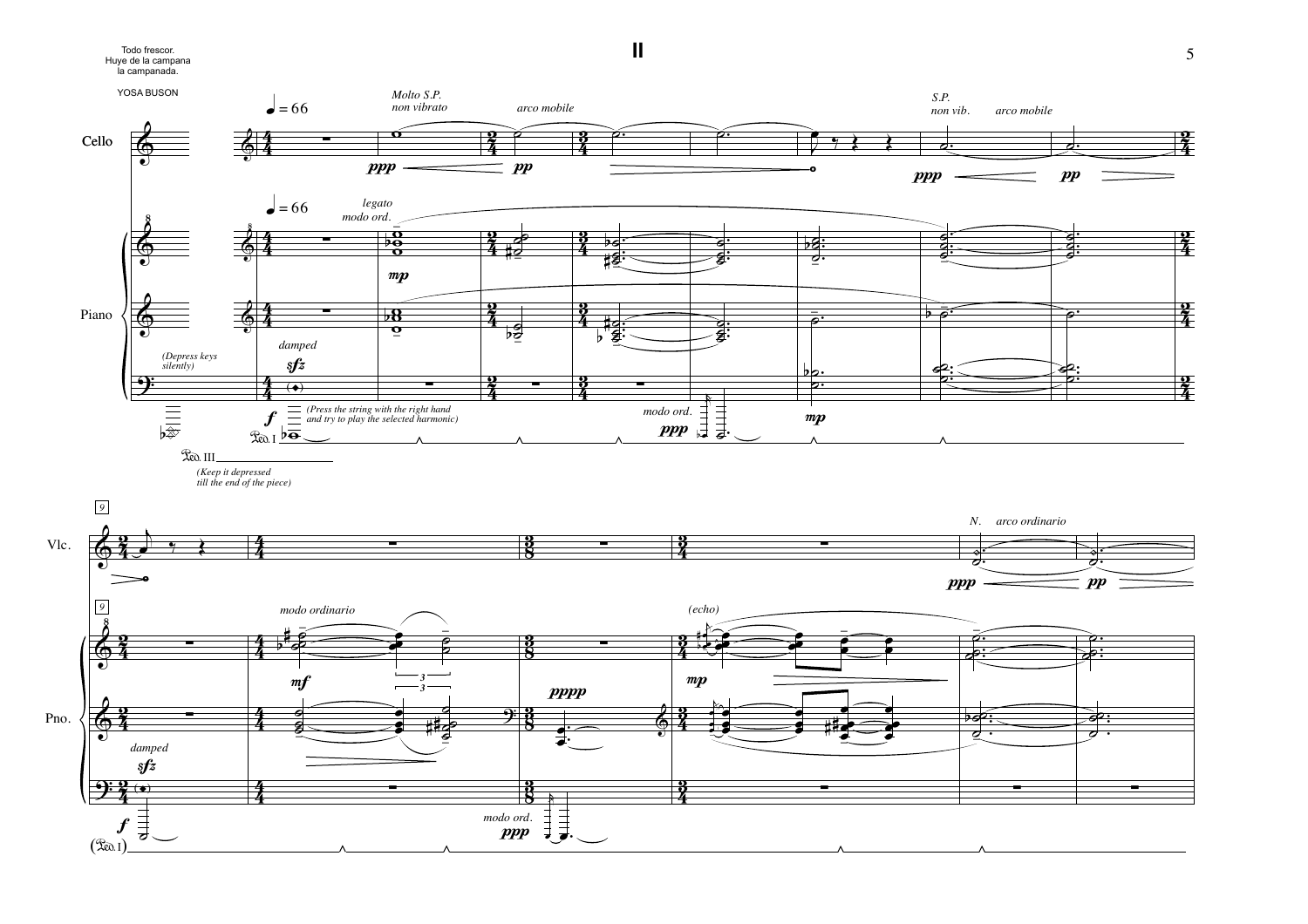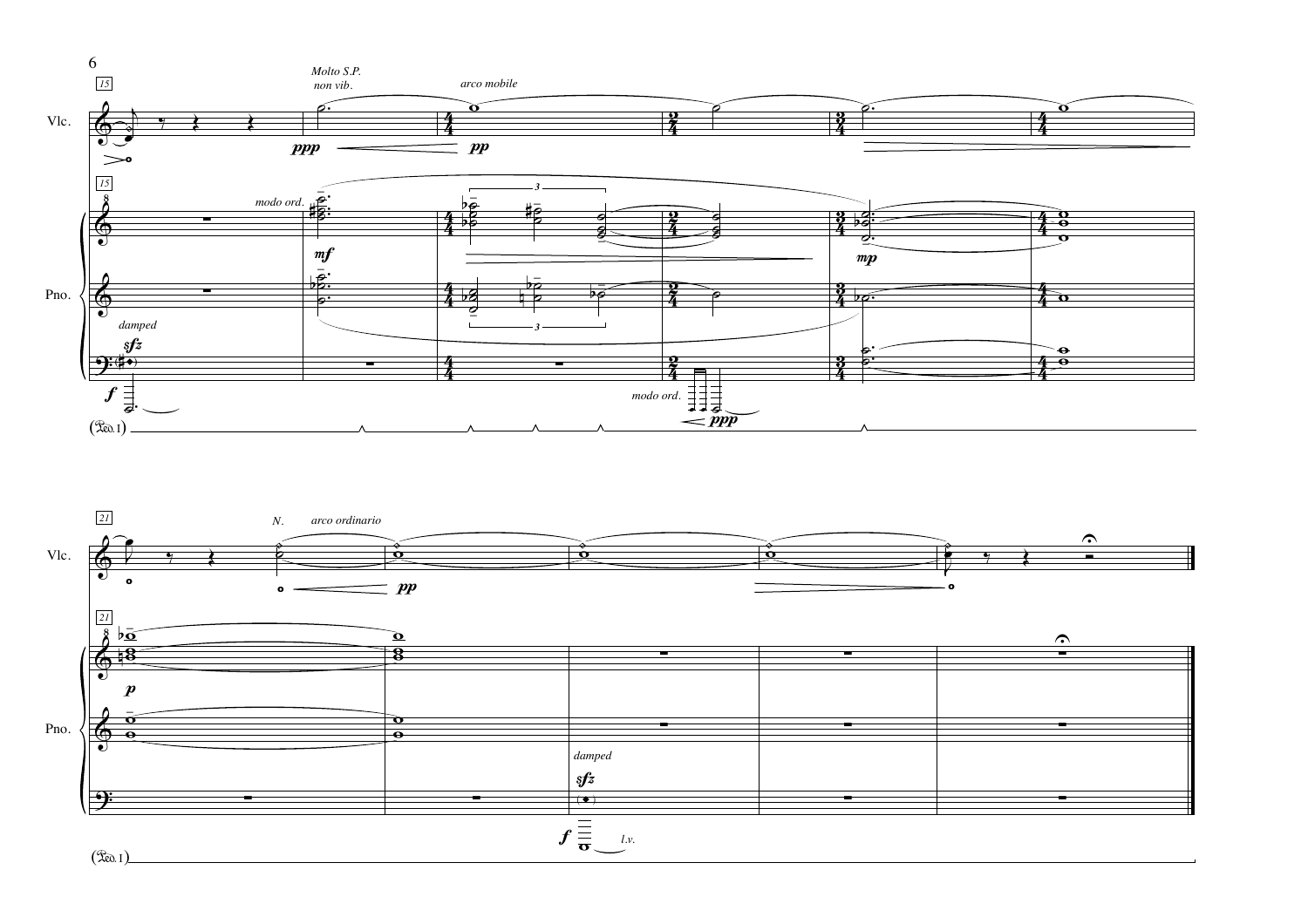



7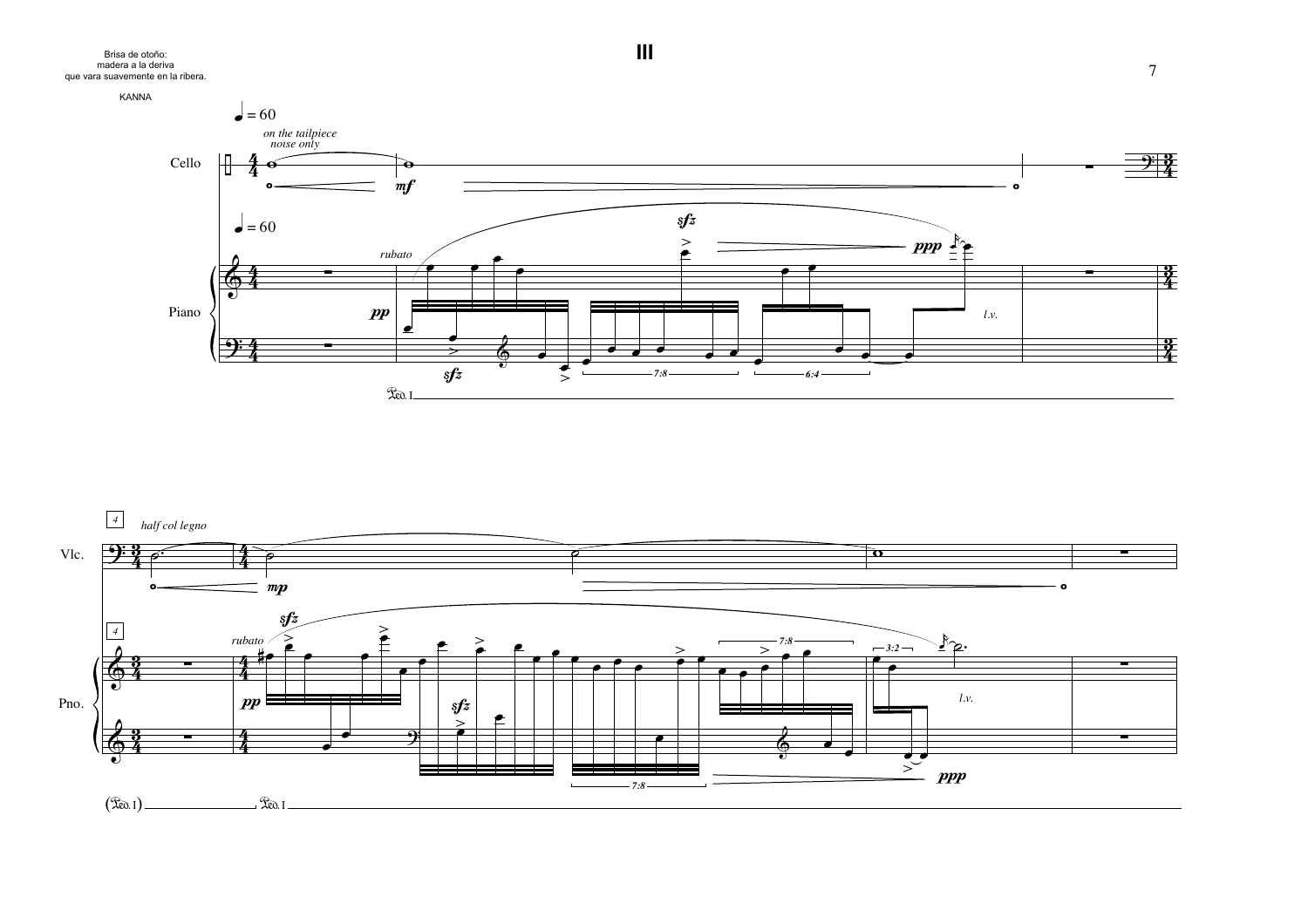



8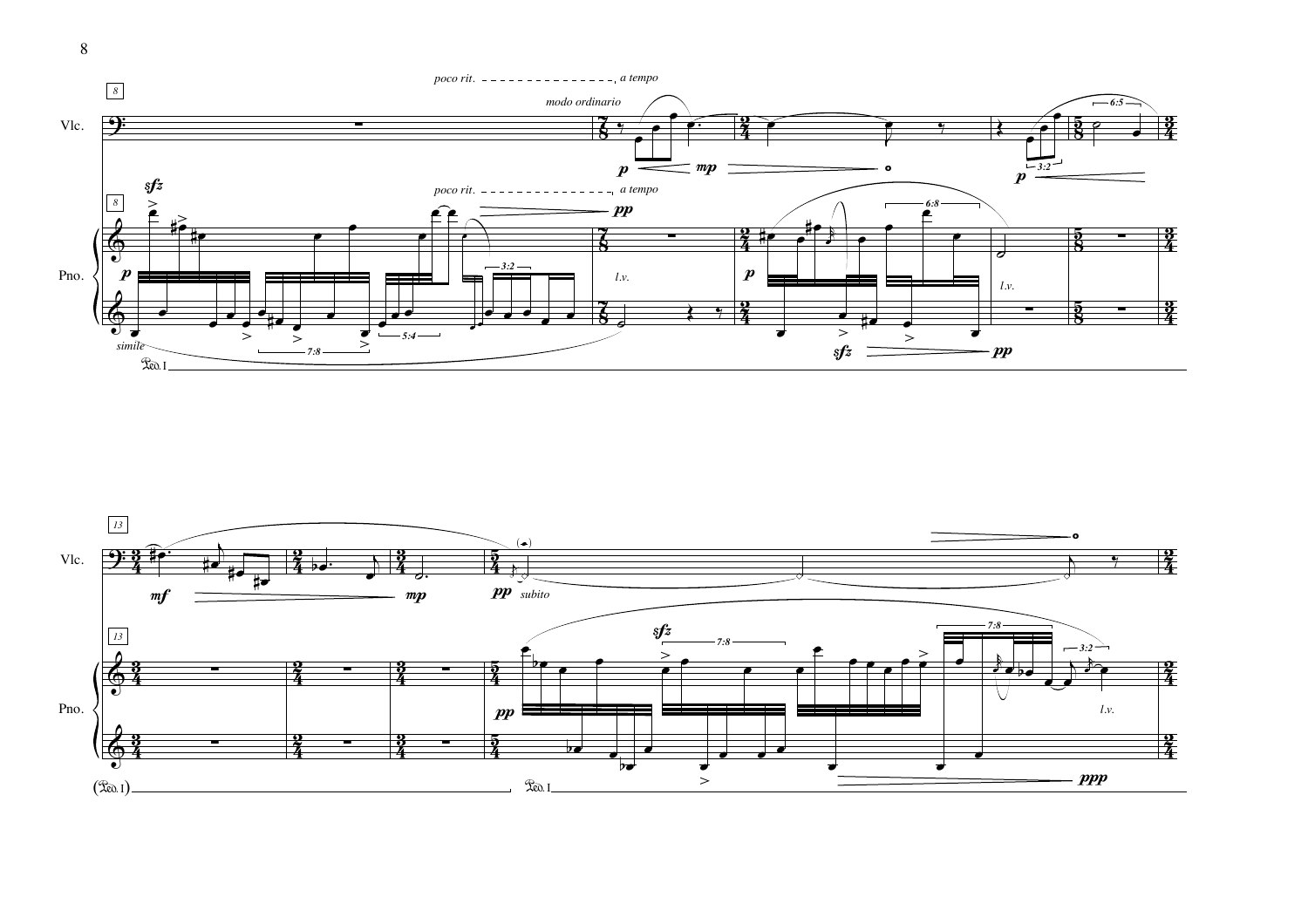